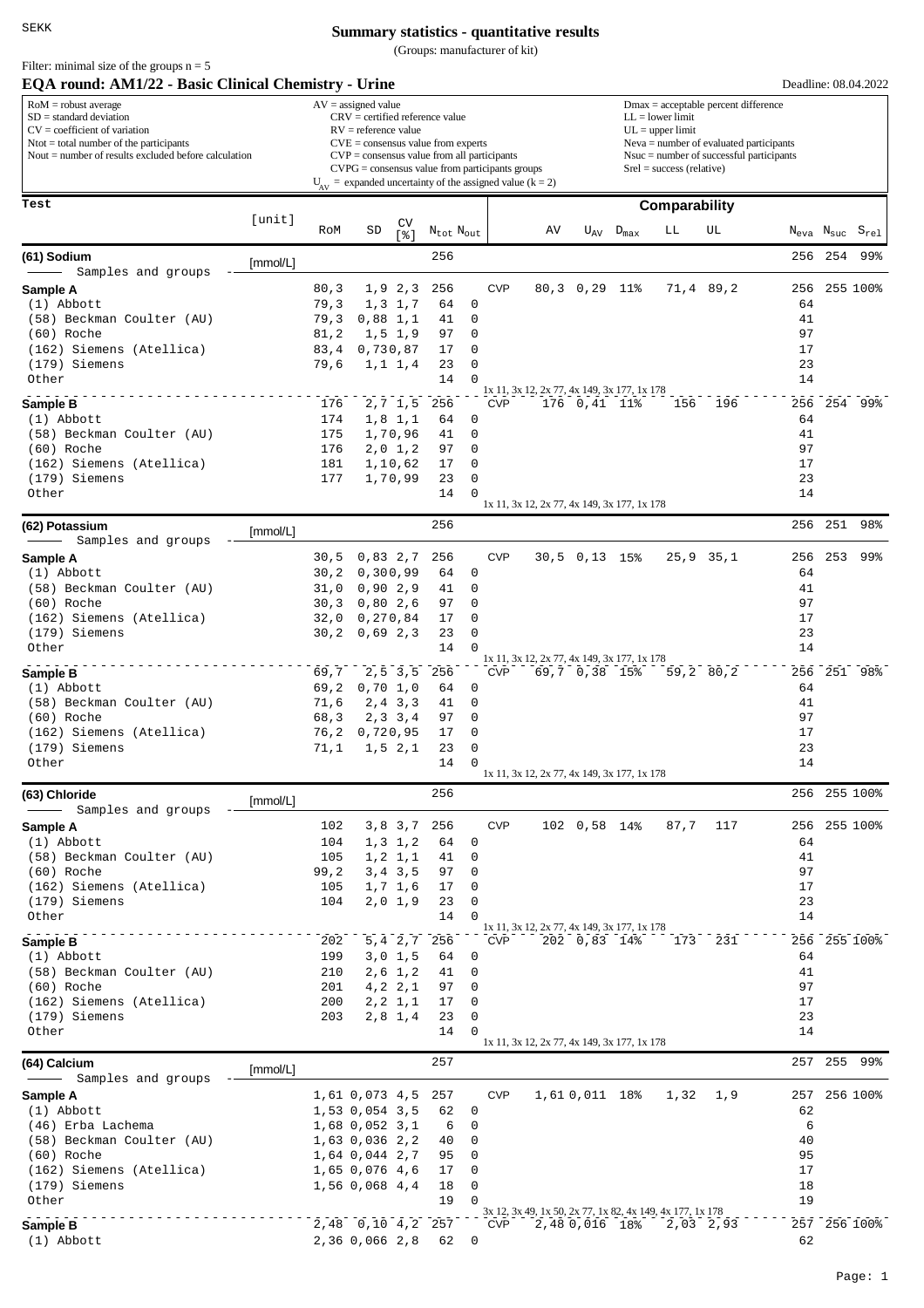(Groups: manufacturer of kit)

Filter: minimal size of the groups  $n = 5$ 

| EQA round: AM1/22 - Basic Clinical Chemistry - Urine |           |              |                                     |                       |                                   |                            |            |                                            | Deadline: 08.04.2022 |                                  |                                                           |             |          |         |                                                    |  |  |  |
|------------------------------------------------------|-----------|--------------|-------------------------------------|-----------------------|-----------------------------------|----------------------------|------------|--------------------------------------------|----------------------|----------------------------------|-----------------------------------------------------------|-------------|----------|---------|----------------------------------------------------|--|--|--|
| Test                                                 | [unit]    |              |                                     |                       |                                   |                            |            |                                            |                      |                                  | Comparability                                             |             |          |         |                                                    |  |  |  |
|                                                      |           | RoM          | SD                                  | CV<br>5.81            | $N_{\text{tot}}$ $N_{\text{out}}$ |                            |            | AV                                         |                      | $U_{\text{AV}}$ $D_{\text{max}}$ | LL                                                        | UL          |          |         | $N_{\text{eva}}$ $N_{\text{suc}}$ $S_{\text{rel}}$ |  |  |  |
| (64) Calcium                                         | [mmol/L]  |              |                                     |                       | 257                               |                            |            |                                            |                      |                                  |                                                           |             | 257      |         | 255 99%                                            |  |  |  |
| Samples and groups<br>Sample B                       |           | 2,48         | $\overline{0}$ , 10 4, 2            |                       | 257                               |                            | <b>CVP</b> |                                            | 2,48 0,016 18%       |                                  |                                                           | $2,03$ 2,93 |          |         | 257 256 100%                                       |  |  |  |
| (46) Erba Lachema                                    |           |              | $2,50$ 0,16 6,5                     |                       | 6                                 | 0                          |            |                                            |                      |                                  |                                                           |             | 6        |         |                                                    |  |  |  |
| (58) Beckman Coulter (AU)                            |           |              | 2,56 0,045 1,8                      |                       | 40                                | $\mathbf 0$                |            |                                            |                      |                                  |                                                           |             | 40       |         |                                                    |  |  |  |
| (60) Roche<br>(162) Siemens (Atellica)               |           |              | 2,52 0,064 2,5<br>2,49 0,047 1,9    |                       | 95<br>17                          | 0<br>0                     |            |                                            |                      |                                  |                                                           |             | 95<br>17 |         |                                                    |  |  |  |
| (179) Siemens                                        |           |              | 2,48 0,07 2,8                       |                       | 18                                | 0                          |            |                                            |                      |                                  |                                                           |             | 18       |         |                                                    |  |  |  |
| Other                                                |           |              |                                     |                       | 19                                | $\Omega$                   |            |                                            |                      |                                  |                                                           |             | 19       |         |                                                    |  |  |  |
|                                                      |           |              |                                     |                       |                                   |                            |            |                                            |                      |                                  | 3x 12, 3x 49, 1x 50, 2x 77, 1x 82, 4x 149, 4x 177, 1x 178 |             |          |         |                                                    |  |  |  |
| (73) Magnesium<br>- Samples and groups               | [mmol/L]  |              |                                     |                       | 225                               |                            |            |                                            |                      |                                  |                                                           |             |          | 225 223 | 99%                                                |  |  |  |
| Sample A                                             |           |              | 1,67 0,073 4,4                      |                       | 225                               |                            | <b>CVP</b> |                                            | 1,67 0,012 20%       |                                  |                                                           | 1,33 2,01   | 225      | 223     | 99%                                                |  |  |  |
| $(1)$ Abbott                                         |           |              | $1,66$ 0,055 3,3                    |                       | 58                                | 0                          |            |                                            |                      |                                  |                                                           |             | 58       |         |                                                    |  |  |  |
| (12) Beckman Coulter                                 |           |              | 1,71 0,045 2,6                      |                       | 5                                 | 0                          |            |                                            |                      |                                  |                                                           |             | 5        |         |                                                    |  |  |  |
| (58) Beckman Coulter (AU)<br>(60) Roche              |           |              | 1,68 0,049 2,9<br>1,68 0,076 4,5    |                       | 34<br>81                          | 0<br>0                     |            |                                            |                      |                                  |                                                           |             | 34<br>81 |         |                                                    |  |  |  |
| (77) Skalab                                          |           |              | 1,70 0,0070,44                      |                       | 5                                 | 0                          |            |                                            |                      |                                  |                                                           |             | 5        |         |                                                    |  |  |  |
| (162) Siemens (Atellica)                             |           |              | 1,58 0,074 4,7                      |                       | 14                                | 0                          |            |                                            |                      |                                  |                                                           |             | 14       |         |                                                    |  |  |  |
| (179) Siemens                                        |           |              | $1,64$ 0,13 7,9                     |                       | 18                                | $\mathbf 0$                |            |                                            |                      |                                  |                                                           |             | 18       |         |                                                    |  |  |  |
| Other                                                |           |              |                                     |                       | 10                                | $\mathbf 0$                |            | 1x 49, 1x 50, 1x 82, 4x 149, 3x 177        |                      |                                  |                                                           |             | 10       |         |                                                    |  |  |  |
| Sample B                                             |           |              | 3,62 0,14 3,7                       |                       | 225                               |                            | <b>CVP</b> |                                            | 3,62 0,022 20%       |                                  |                                                           | 2,89 4,35   | 225      |         | 224 100%                                           |  |  |  |
| $(1)$ Abbott                                         |           |              | $3,62$ 0, 12 3, 3<br>3,72 0,074 2,0 |                       | 58                                | 0<br>$\mathbf 0$           |            |                                            |                      |                                  |                                                           |             | 58<br>5  |         |                                                    |  |  |  |
| (12) Beckman Coulter<br>(58) Beckman Coulter (AU)    |           | 3,65         | 0, 12, 3, 3                         |                       | 5<br>34                           | 0                          |            |                                            |                      |                                  |                                                           |             | 34       |         |                                                    |  |  |  |
| (60) Roche                                           |           | 3,66         | 0, 11, 3, 0                         |                       | 81                                | 0                          |            |                                            |                      |                                  |                                                           |             | 81       |         |                                                    |  |  |  |
| (77) Skalab                                          |           | 3,50         | 0, 15, 4, 2                         |                       | 5                                 | $\mathbf 0$                |            |                                            |                      |                                  |                                                           |             | 5        |         |                                                    |  |  |  |
| (162) Siemens (Atellica)                             |           | 3,44         | $0,16$ 4,5                          |                       | 14                                | $\mathbf 0$                |            |                                            |                      |                                  |                                                           |             | 14       |         |                                                    |  |  |  |
| (179) Siemens<br>Other                               |           |              | $3,50$ $0,11$ $3,3$                 |                       | 18<br>10                          | $\mathbf 0$<br>$\mathbf 0$ |            |                                            |                      |                                  |                                                           |             | 18<br>10 |         |                                                    |  |  |  |
|                                                      |           |              |                                     |                       |                                   |                            |            | 1x 49, 1x 50, 1x 82, 4x 149, 3x 177        |                      |                                  |                                                           |             |          |         |                                                    |  |  |  |
| (65) Inorganic phosphate<br>Samples and groups       | [mmol/L]  |              |                                     |                       | 250                               |                            |            |                                            |                      |                                  |                                                           |             | 250      | 248     | 99%                                                |  |  |  |
| Sample A                                             |           | 8,51         | 0,39 4,6                            |                       | 250                               |                            | <b>CVP</b> |                                            | 8,510,060 18%        |                                  |                                                           | $6,97$ 10,1 | 250      | 248     | 99%                                                |  |  |  |
| (1) Abbott                                           |           | 8,27         | 0, 33, 4, 0                         |                       | 60                                | 0                          |            |                                            |                      |                                  |                                                           |             | 60       |         |                                                    |  |  |  |
| (58) Beckman Coulter (AU)                            |           | 8,48         | 0, 29, 3, 4                         |                       | 40                                | 0                          |            |                                            |                      |                                  |                                                           |             | 40       |         |                                                    |  |  |  |
| (60) Roche                                           |           | 8,56         | 0,33,3,9<br>0, 36, 4, 0             |                       | 92<br>17                          | 0<br>0                     |            |                                            |                      |                                  |                                                           |             | 92<br>17 |         |                                                    |  |  |  |
| (162) Siemens (Atellica)<br>(179) Siemens            |           | 8,95<br>8,70 | 0,56,6,5                            |                       | 18                                | 0                          |            |                                            |                      |                                  |                                                           |             | 18       |         |                                                    |  |  |  |
| Other                                                |           |              |                                     |                       | 23                                | $\Omega$                   |            |                                            |                      |                                  |                                                           |             | 23       |         |                                                    |  |  |  |
| Sample B                                             |           |              | $16, 2$ 0,69 4,3 250                |                       |                                   |                            | <b>CVP</b> | 4x 12, 4x 46, 3x 49, 4x 77, 4x 149, 4x 177 |                      |                                  | 16,2 0,11 18% 13,2 19,2                                   |             |          |         | 250 249 100%                                       |  |  |  |
| (1) Abbott                                           |           |              | $15,7$ 0,52 3,3                     |                       | 60                                | 0                          |            |                                            |                      |                                  |                                                           |             | 60       |         |                                                    |  |  |  |
| (58) Beckman Coulter (AU)                            |           |              | $16, 1$ 0, 46 2, 8                  |                       | 40                                | 0                          |            |                                            |                      |                                  |                                                           |             | 40       |         |                                                    |  |  |  |
| (60) Roche                                           |           |              | $16, 4$ 0,57 3,5                    |                       | 92                                | 0                          |            |                                            |                      |                                  |                                                           |             | 92       |         |                                                    |  |  |  |
| (162) Siemens (Atellica)<br>(179) Siemens            |           |              | $17,1$ 0,50 2,9<br>$16, 5$ 0,86 5,2 |                       | 17<br>18                          | 0<br>0                     |            |                                            |                      |                                  |                                                           |             | 17<br>18 |         |                                                    |  |  |  |
| Other                                                |           |              |                                     |                       | 23                                | $\Omega$                   |            |                                            |                      |                                  |                                                           |             | 23       |         |                                                    |  |  |  |
|                                                      |           |              |                                     |                       |                                   |                            |            | 4x 12, 4x 46, 3x 49, 4x 77, 4x 149, 4x 177 |                      |                                  |                                                           |             |          |         |                                                    |  |  |  |
| (66) Osmolality<br>- Samples and groups              | [mmol/kg] |              |                                     |                       | 126                               |                            |            |                                            |                      |                                  |                                                           |             |          |         | 126 124 98%                                        |  |  |  |
| Sample A                                             |           | 439          |                                     |                       | 3,60,82 126                       |                            | <b>CVP</b> |                                            | 439 0,79             | 4%                               | 421                                                       | 457         |          |         | 126 124 98%                                        |  |  |  |
| (119) Advanced Instruments                           |           | 438          |                                     | 3,40,78               | 47                                | 0                          |            |                                            |                      |                                  |                                                           |             | 47       |         |                                                    |  |  |  |
| (150) Arkray                                         |           | 441          |                                     | 3,90,88               | 37                                | $\mathbf 0$                |            |                                            |                      |                                  |                                                           |             | 37       |         |                                                    |  |  |  |
| (151) Fiske Associates<br>(212) GONOTEC GmbH         |           | 439<br>440   |                                     | 2,90,66<br>4, 4, 1, 0 | 20<br>15                          | 0<br>$\mathbf 0$           |            |                                            |                      |                                  |                                                           |             | 20<br>15 |         |                                                    |  |  |  |
| Other                                                |           |              |                                     |                       | 7                                 | $\Omega$                   |            |                                            |                      |                                  |                                                           |             | 7        |         |                                                    |  |  |  |
|                                                      |           | 812          |                                     |                       |                                   |                            | <b>CVP</b> | 2x 0, 2x 77, 2x 114, 1x 999                | 812 1,6 4%           |                                  |                                                           | 779 845     |          |         | 126 124 98%                                        |  |  |  |
| Sample B<br>(119) Advanced Instruments               |           | 812          |                                     | 6,30,78               | 7,20,89 126<br>47                 | 0                          |            |                                            |                      |                                  |                                                           |             | 47       |         |                                                    |  |  |  |
| (150) Arkray                                         |           | 811          |                                     | 7,20,89               | 37                                | 0                          |            |                                            |                      |                                  |                                                           |             | 37       |         |                                                    |  |  |  |
| (151) Fiske Associates                               |           | 813          |                                     | 6, 60, 82             | 20                                | 0                          |            |                                            |                      |                                  |                                                           |             | 20       |         |                                                    |  |  |  |
| (212) GONOTEC GmbH                                   |           | 812          |                                     | $12 \quad 1,5$        | 15                                | 0                          |            |                                            |                      |                                  |                                                           |             | 15       |         |                                                    |  |  |  |
| Other                                                |           |              |                                     |                       | 7                                 | $\Omega$                   |            | 2x 0, 2x 77, 2x 114, 1x 999                |                      |                                  |                                                           |             | 7        |         |                                                    |  |  |  |
| (67) Urea                                            | [mmol/L]  |              |                                     |                       | 250                               |                            |            |                                            |                      |                                  |                                                           |             |          |         | 250 246 98%                                        |  |  |  |
| Samples and groups                                   |           |              |                                     |                       |                                   |                            | <b>CVP</b> | 146                                        |                      |                                  | 121                                                       | 171         |          |         | 250 247 99%                                        |  |  |  |
| Sample A<br>$(1)$ Abbott                             |           | 146<br>144   |                                     | 9,06,2                | 6,8 4,7 250<br>59                 | 1                          |            |                                            |                      | $1,1$ 17%                        |                                                           |             | 59       |         |                                                    |  |  |  |
| (46) Erba Lachema                                    |           | 146          |                                     | 6, 9, 4, 8            | 10                                | $\mathbf 0$                |            |                                            |                      |                                  |                                                           |             | 10       |         |                                                    |  |  |  |
| (58) Beckman Coulter (AU)                            |           | 145          |                                     | 6,04,1                | 40                                | 0                          |            |                                            |                      |                                  |                                                           |             | 40       |         |                                                    |  |  |  |
| (60) Roche                                           |           | 146          |                                     | 6,1 4,2               | 93                                | $\overline{0}$             |            |                                            |                      |                                  |                                                           |             | 93       |         |                                                    |  |  |  |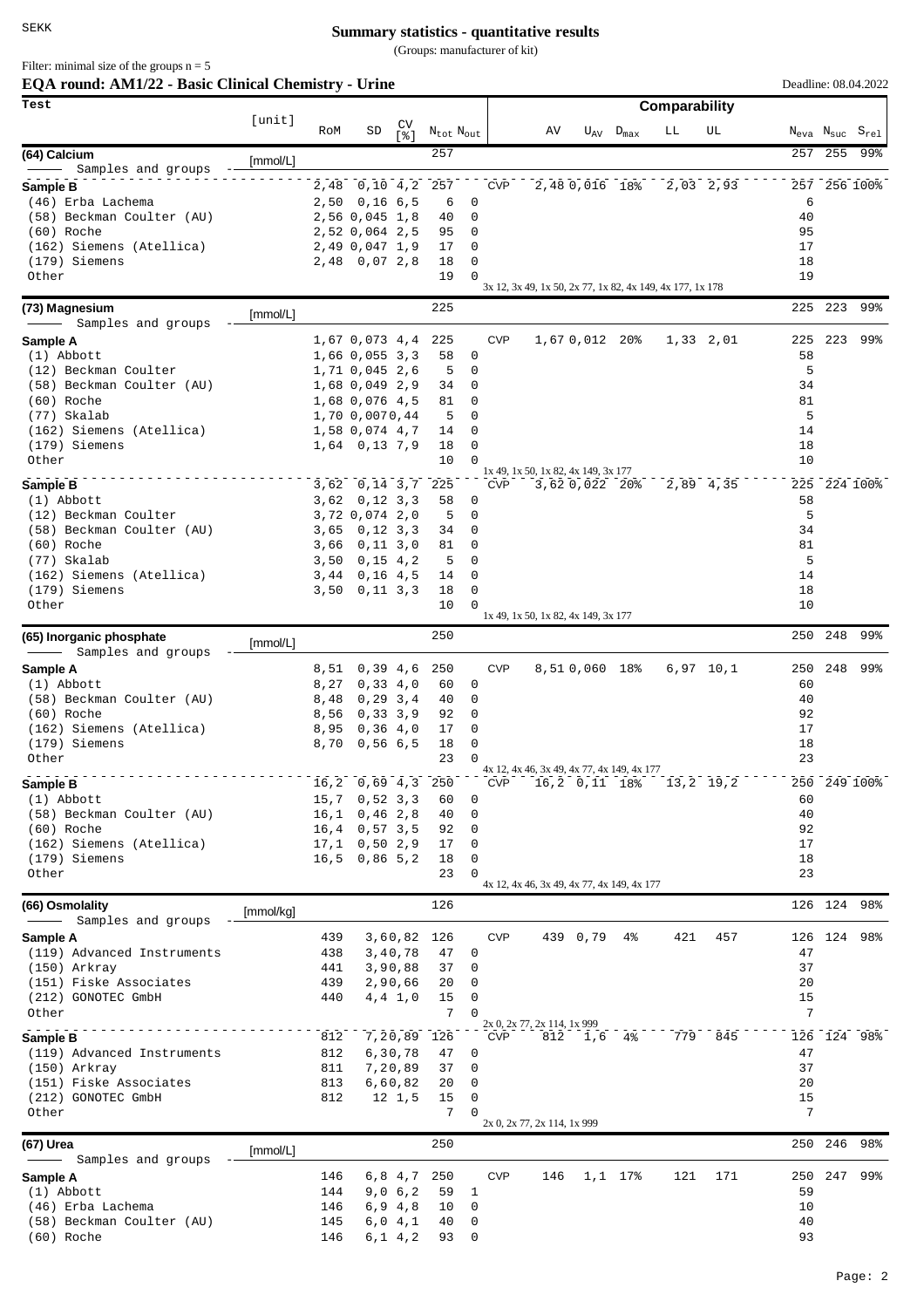(Groups: manufacturer of kit)

Filter: minimal size of the groups  $n = 5$ 

| EQA round: AM1/22 - Basic Clinical Chemistry - Urine |          |              |                                        |                       |                             |                         |            |                                             |                            |                           |                                                                            | Deadline: 08.04.2022 |         |                                                    |
|------------------------------------------------------|----------|--------------|----------------------------------------|-----------------------|-----------------------------|-------------------------|------------|---------------------------------------------|----------------------------|---------------------------|----------------------------------------------------------------------------|----------------------|---------|----------------------------------------------------|
| Test                                                 | [unit]   |              |                                        |                       |                             |                         |            |                                             |                            | Comparability             |                                                                            |                      |         |                                                    |
|                                                      |          | RoM          | SD                                     | CV<br>[ 응 ]           | $\rm N_{tot}$ $\rm N_{out}$ |                         |            | AV                                          | $U_{\rm AV}$ $D_{\rm max}$ | LL                        | UL                                                                         |                      |         | $N_{\text{eva}}$ $N_{\text{suc}}$ $S_{\text{rel}}$ |
| (67) Urea                                            | [mmol/L] |              |                                        |                       | 250                         |                         |            |                                             |                            |                           |                                                                            | 250                  | 246     | 98%                                                |
| Samples and groups<br>Sample A                       |          | 146          |                                        |                       | 6,8 4,7 250                 |                         | <b>CVP</b> | 146                                         | 1,1 17%                    | 121                       | 171                                                                        |                      |         | 250 247 99%                                        |
| (162) Siemens (Atellica)                             |          | 145          |                                        | 4,7 3,2               | 17                          | 0                       |            |                                             |                            |                           |                                                                            | 17                   |         |                                                    |
| (179) Siemens                                        |          | 151          |                                        | 7, 5, 5, 0            | 15                          | 0                       |            |                                             |                            |                           |                                                                            | 15                   |         |                                                    |
| Other                                                |          |              |                                        |                       | 16                          | 0                       |            |                                             |                            |                           |                                                                            | 16                   |         |                                                    |
| Sample B                                             |          | 254          |                                        | 12 4,7                | 250                         |                         | <b>CVP</b> | 4x 12, 3x 49, 4x 149, 4x 177, 1x 178<br>254 | 1,8 17%                    | 210                       | 298                                                                        |                      |         | 250 247 99%                                        |
| $(1)$ Abbott                                         |          | 249          |                                        | 13, 5, 4              | 59                          | 1                       |            |                                             |                            |                           |                                                                            | 59                   |         |                                                    |
| (46) Erba Lachema                                    |          | 251          |                                        | 12 4,6                | 10                          | 0                       |            |                                             |                            |                           |                                                                            | 10                   |         |                                                    |
| (58) Beckman Coulter (AU)                            |          | 254          |                                        | $11 \t 4, 3$          | 40                          | 0                       |            |                                             |                            |                           |                                                                            | 40                   |         |                                                    |
| (60) Roche<br>(162) Siemens (Atellica)               |          | 256<br>250   |                                        | $11 \t4.3$<br>7,8 3,1 | 93<br>17                    | 0<br>0                  |            |                                             |                            |                           |                                                                            | 93<br>17             |         |                                                    |
| (179) Siemens                                        |          | 262          |                                        | 13, 5, 0              | 15                          | 0                       |            |                                             |                            |                           |                                                                            | 15                   |         |                                                    |
| Other                                                |          |              |                                        |                       | 16                          | $\Omega$                |            |                                             |                            |                           |                                                                            | 16                   |         |                                                    |
| (68) Creatinine                                      |          |              |                                        |                       | 268                         |                         |            | 4x 12, 3x 49, 4x 149, 4x 177, 1x 178        |                            |                           |                                                                            | 268                  |         | 267 100%                                           |
| Samples and groups                                   | [mmol/L] |              |                                        |                       |                             |                         |            |                                             |                            |                           |                                                                            |                      |         |                                                    |
| Sample A                                             |          | 5,47         | 0, 26, 4, 7                            |                       | 268                         |                         | <b>CVP</b> | 5,47 0,039 16%                              |                            |                           | 4,59 6,35                                                                  | 268                  |         | 267 100%                                           |
| $(1)$ Abbott                                         |          | 5,28         | 0, 20, 3, 8                            |                       | 65                          | 0                       |            |                                             |                            |                           |                                                                            | 65                   |         |                                                    |
| (5) Dialab<br>(46) Erba Lachema                      |          | 5,39<br>5,56 | 0, 13, 2, 5<br>0, 32, 5, 7             |                       | 5<br>11                     | 0<br>0                  |            |                                             |                            |                           |                                                                            | 5<br>11              |         |                                                    |
| (58) Beckman Coulter (AU)                            |          | 5,55         | 0, 23, 4, 1                            |                       | 36                          | 0                       |            |                                             |                            |                           |                                                                            | 36                   |         |                                                    |
| (60) Roche                                           |          | 5,57         | 0, 24, 4, 3                            |                       | 100                         | 0                       |            |                                             |                            |                           |                                                                            | 100                  |         |                                                    |
| (162) Siemens (Atellica)                             |          | 5,33         | $0, 14$ 2,6                            |                       | 17                          | 0                       |            |                                             |                            |                           |                                                                            | 17                   |         |                                                    |
| (179) Siemens<br>Other                               |          | 5,57         | 0, 24, 4, 4                            |                       | 15<br>19                    | 0<br>$\Omega$           |            |                                             |                            |                           |                                                                            | 15<br>19             |         |                                                    |
|                                                      |          |              |                                        |                       |                             |                         |            |                                             |                            |                           | 1x 0, 3x 12, 2x 49, 1x 116, 4x 149, 1x 158, 1x 166, 3x 177, 2x 178, 1x 196 |                      |         |                                                    |
| Sample B                                             |          | 12,9         | 0,58,4,5                               |                       | 268                         |                         | <b>CVP</b> | 12,90,087 16%                               |                            | 10,8                      | 15                                                                         |                      |         | 268 267 100%                                       |
| $(1)$ Abbott<br>(5) Dialab                           |          | 12,5<br>12,7 | 0, 43, 3, 4<br>0, 22, 1, 8             |                       | 65<br>5                     | 0<br>0                  |            |                                             |                            |                           |                                                                            | 65<br>5              |         |                                                    |
| (46) Erba Lachema                                    |          | 13,4         | 0,56,4,2                               |                       | 11                          | 0                       |            |                                             |                            |                           |                                                                            | 11                   |         |                                                    |
| (58) Beckman Coulter (AU)                            |          | 13, 2        | 0,49,3,7                               |                       | 36                          | 0                       |            |                                             |                            |                           |                                                                            | 36                   |         |                                                    |
| (60) Roche                                           |          | 13,0         | 0,53,4,1                               |                       | 100                         | 0                       |            |                                             |                            |                           |                                                                            | 100                  |         |                                                    |
| (162) Siemens (Atellica)                             |          | 12,6         | 0, 42, 3, 4                            |                       | 17                          | 0                       |            |                                             |                            |                           |                                                                            | 17                   |         |                                                    |
| (179) Siemens<br>Other                               |          | 13, 2        | 0,56,4,3                               |                       | 15<br>19                    | 0                       |            |                                             |                            |                           |                                                                            | 15<br>19             |         |                                                    |
|                                                      |          |              |                                        |                       |                             |                         |            |                                             |                            |                           | 1x 0, 3x 12, 2x 49, 1x 116, 4x 149, 1x 158, 1x 166, 3x 177, 2x 178, 1x 196 |                      |         |                                                    |
| (69) Uric acid<br>Samples and groups                 | [mmol/L] |              |                                        |                       | 245                         |                         |            |                                             |                            |                           |                                                                            |                      | 245 241 | 98%                                                |
| Sample A                                             |          |              | 0,855 0,043 5,0 245                    |                       |                             |                         | <b>CVP</b> |                                             |                            | 0,855,0066 23% 0,658 1,06 |                                                                            |                      |         | 245 241 98%                                        |
| $(1)$ Abbott                                         |          |              | 0,845 0,038 4,5                        |                       |                             | 58 0                    |            |                                             |                            |                           |                                                                            | 58                   |         |                                                    |
| (46) Erba Lachema                                    |          |              | 0,881 0,042 4,7                        |                       | 12                          | 0                       |            |                                             |                            |                           |                                                                            | 12                   |         |                                                    |
| (58) Beckman Coulter (AU)                            |          |              | $0,885$ $0,026$ 2,9                    |                       | 37                          | 0                       |            |                                             |                            |                           |                                                                            | 37                   |         |                                                    |
| (60) Roche<br>(162) Siemens (Atellica)               |          |              | 0,837,0,032,3,9                        |                       | 91<br>17                    | 0<br>0                  |            |                                             |                            |                           |                                                                            | 91<br>17             |         |                                                    |
| (179) Siemens                                        |          |              | $0,874$ 0,025 2,8<br>$0,868$ 0,048 5,5 |                       | 13                          | 0                       |            |                                             |                            |                           |                                                                            | 13                   |         |                                                    |
| Other                                                |          |              |                                        |                       | 17                          | $\Omega$                |            |                                             |                            |                           |                                                                            | 17                   |         |                                                    |
| _____________________<br>Sample B                    |          |              | 1,28 0,052 4,1 245                     |                       |                             |                         |            | 4x 12, 4x 49, 4x 149, 4x 177, 1x 178        |                            |                           | CVP 1,28,0082 23% 0,985 1,58                                               |                      |         | 245 244 100%                                       |
| (1) Abbott                                           |          |              | 1, 26, 0, 045, 3, 6                    |                       | 58                          | 0                       |            |                                             |                            |                           |                                                                            | 58                   |         |                                                    |
| (46) Erba Lachema                                    |          |              | 1,31 0,075 5,7                         |                       | 12                          | 0                       |            |                                             |                            |                           |                                                                            | 12                   |         |                                                    |
| (58) Beckman Coulter (AU)                            |          |              | 1,32 0,038 2,8                         |                       | 37                          | 0                       |            |                                             |                            |                           |                                                                            | 37                   |         |                                                    |
| (60) Roche<br>(162) Siemens (Atellica)               |          |              | 1,26 0,048 3,8<br>1,29 0,025 1,9       |                       | 91<br>17                    | 0<br>0                  |            |                                             |                            |                           |                                                                            | 91<br>17             |         |                                                    |
| (179) Siemens                                        |          |              | 1,32 0,037 2,8                         |                       | 13                          | 0                       |            |                                             |                            |                           |                                                                            | 13                   |         |                                                    |
| Other                                                |          |              |                                        |                       | 17                          | $\Omega$                |            | 4x 12, 4x 49, 4x 149, 4x 177, 1x 178        |                            |                           |                                                                            | 17                   |         |                                                    |
| (70) Glucose                                         | [mmol/L] |              |                                        |                       | 242                         |                         |            |                                             |                            |                           |                                                                            |                      | 242 239 | 99%                                                |
|                                                      |          |              |                                        |                       |                             |                         |            |                                             |                            |                           |                                                                            |                      |         |                                                    |
| Sample A                                             |          |              | 1,61 0,049 3,0 242                     |                       |                             |                         | <b>CVP</b> |                                             |                            | 1,61,0077 22% 1,25 1,97   |                                                                            |                      |         | 242 239 99%                                        |
| $(1)$ Abbott<br>(46) Erba Lachema                    |          |              | 1,57 0,033 2,1<br>1,60 0,077 4,8       |                       | 65<br>13                    | 0<br>0                  |            |                                             |                            |                           |                                                                            | 65<br>13             |         |                                                    |
| (58) Beckman Coulter (AU)                            |          |              | 1,61 0,033 2,0                         |                       | 34                          | 0                       |            |                                             |                            |                           |                                                                            | 34                   |         |                                                    |
| (60) Roche                                           |          |              | 1,62 0,033 2,0                         |                       | 79                          | 0                       |            |                                             |                            |                           |                                                                            | 79                   |         |                                                    |
| (162) Siemens (Atellica)                             |          |              | 1,64 0,052 3,1                         |                       | 13                          | 0                       |            |                                             |                            |                           |                                                                            | 13                   |         |                                                    |
| (179) Siemens<br>Other                               |          |              | 1,61 0,072 4,5                         |                       | 15<br>23                    | $\mathbf 0$<br>$\Omega$ |            |                                             |                            |                           |                                                                            | 15<br>23             |         |                                                    |
|                                                      |          |              |                                        |                       |                             |                         |            |                                             |                            |                           | 1x 5, 3x 12, 4x 49, 4x 149, 4x 177, 3x 187, 1x 188, 1x 196, 2x 199         |                      |         |                                                    |
| Sample B                                             |          |              | $16, 4$ 0, 42 2, 5 242                 |                       |                             |                         |            | CVP 16,40,066 22% 12,7 20,1                 |                            |                           |                                                                            |                      |         | 242 241 100%                                       |
| (1) Abbott                                           |          |              | $16,6$ 0,35 2,1                        |                       | 65                          | 0                       |            |                                             |                            |                           |                                                                            | 65                   |         |                                                    |
| (46) Erba Lachema<br>(58) Beckman Coulter (AU)       |          |              | $16, 5$ 0, 52 3, 2<br>$16,3$ 0,34 2,1  |                       | 13<br>34                    | 0<br>0                  |            |                                             |                            |                           |                                                                            | 13<br>34             |         |                                                    |
|                                                      |          |              |                                        |                       |                             |                         |            |                                             |                            |                           |                                                                            |                      |         |                                                    |